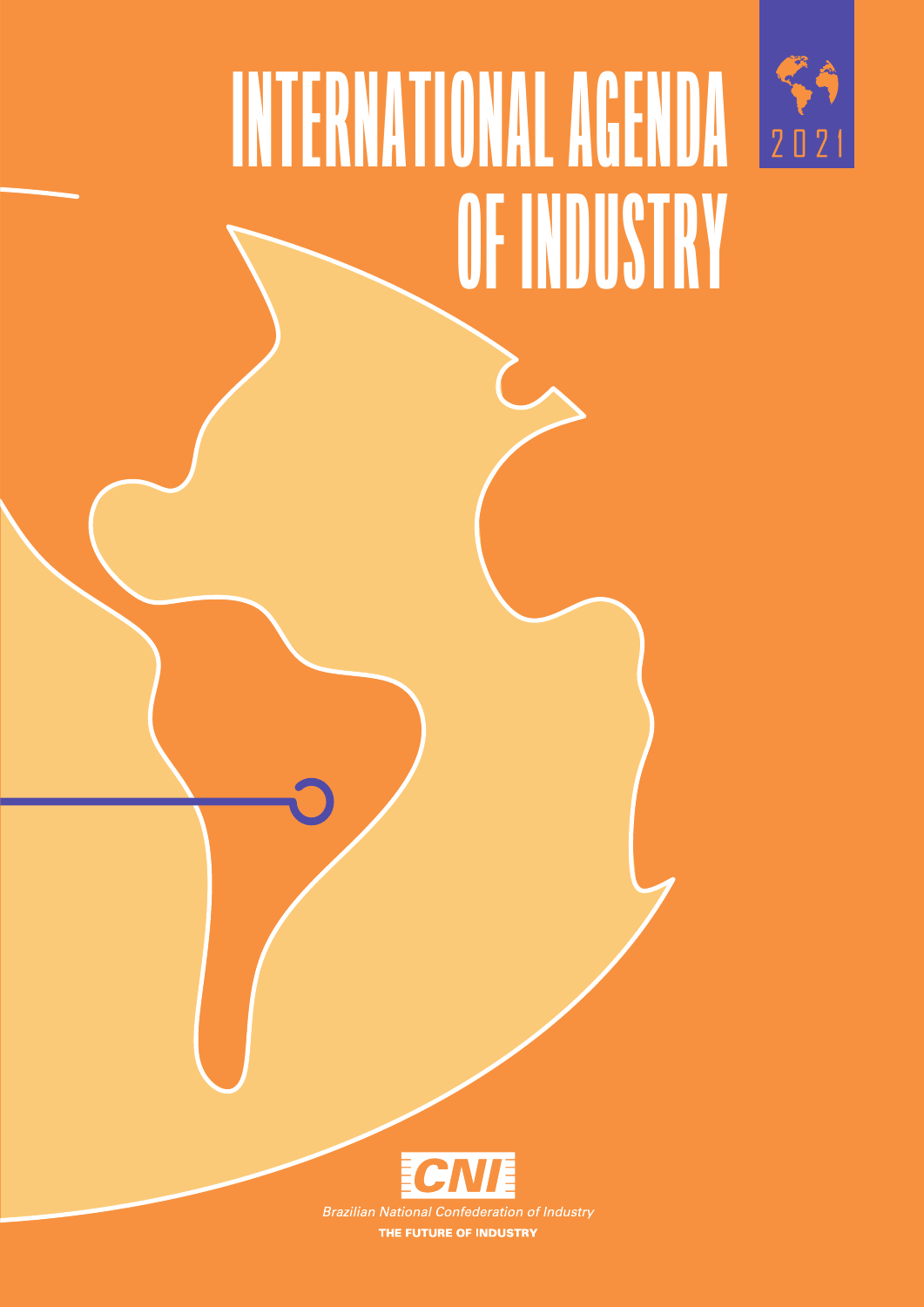## INTERNATIONAL AGENDA OF INDUSTRY

Every year, the Brazilian National Confederation of Industry (CNI) releases its International Agenda of Industry, a broad roadmap of trade policy proposals advocated by CNI and of internationalization services provided to Brazilian companies by both the Confederation and its affiliated state-level Federations of Industries.

CNI is the leading business organization in Brazil representing more than 800,000 companies, over 1,200 sectoral trade associations and the country's 27 state-level Federations of Industries.

The priorities of the International Agenda of Industry are defined by a regular consultation process with companies and other business organizations gathered in permanent coalitions, committees and forums led by CNI.

The document is issued every March and delivered to key policy makers within Brazilian federal government agencies involved with trade policy.

The 2021 edition of the International Agenda of Industry focuses on 111 actions to be pursued by CNI in four main areas—trade policy advocacy, trade promotion services, strategic markets, and international cooperation. Out of them, 10 were selected as key priorities for the year.



- **1.** Advocacy the implementation of Mercosur-European Union Economic Association Agreement focusing on the sustainability issues.
- **2.** Strengthening Mercosur through a more ambitious economic integration agenda.
- **3.** Advocacy Brazil's accession to the Organization for Economic Cooperation and Development (OECD) through domestic reforms.
- **4.** Supporting World Trade Organization (WTO) reform.
- **5.** Reforming the taxation on income for Brazilian multinational companies activities abroad.
- **6.** Fully implementing the Brazilian Single Window for trade facilitation.
- **7.** Securing a Tax Reform that levels the playing field for Brazilian goods and services competing in the domestic and foreign markets.
- **8.** Securing the maintenance of trade finance programs.
- **9.** Modernizing the subsidies and countervailing measures regulations in Brazil helping to combat unfair trade practices.
- **10.** Implementing the *Global Rout*e methodology for the provision of trade-related services at the state level.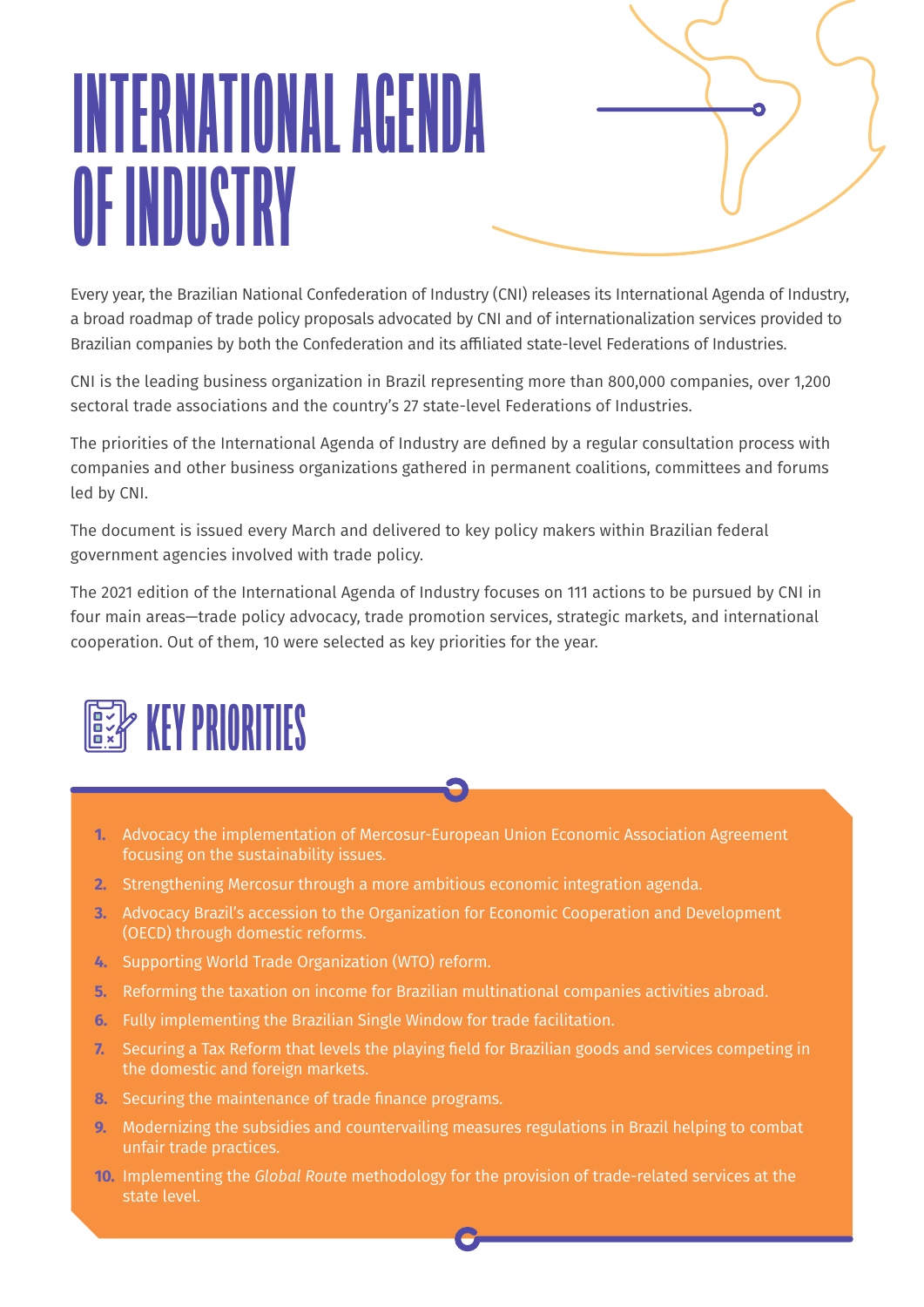

In 2020, CNI will conduct 82 trade policy-related advocacy campaigns with the Administration, the Brazilian National Congress and the Judiciary Branch in nine areas:



**01** Improvement of Brazil's trade policy-making process through the strengthening of the Brazilian Foreign Trade Chamber (CAMEX) and the adoption of a formal trade policy strategy.

Continuation and expansion of the Brazilian trade negotiations agenda through increased transparency; ratification of concluded trade agreements; conclusion of ongoing negotiations, specially with the European Union, and launching of new ones; strengthening of Mercosur; reform of the WTO, including a solution to the Appellate Body impasse; accession to the OECD; and active participation in the business component of the G20.





Advancement of Brazil's strategy to identify, qualify, monitor and remove barriers to trade and investment in foreign markets through private sector awareness; identification and notification of new barriers; improvement of the Brazilian market access platform; regulatory cooperation; better use of bilateral government-to-government dialogues; active participation in the WTO Committees on Technical Barriers to Trade and Sanitary and Phytosanitary Measures; and the creation of Trade and Industry Attachés in Brazilian Embassies.

Protection and promotion of Brazilian foreign investments through tax and labor federal law reform; improvement of Brazil´s tax treaty model and increase in the number of tax treaties, renegotiation and ratification of bilateral and plurilateral agreements related to tax, investments, social security and visas; and provision of guarantees for finance to Brazilian investments abroad.

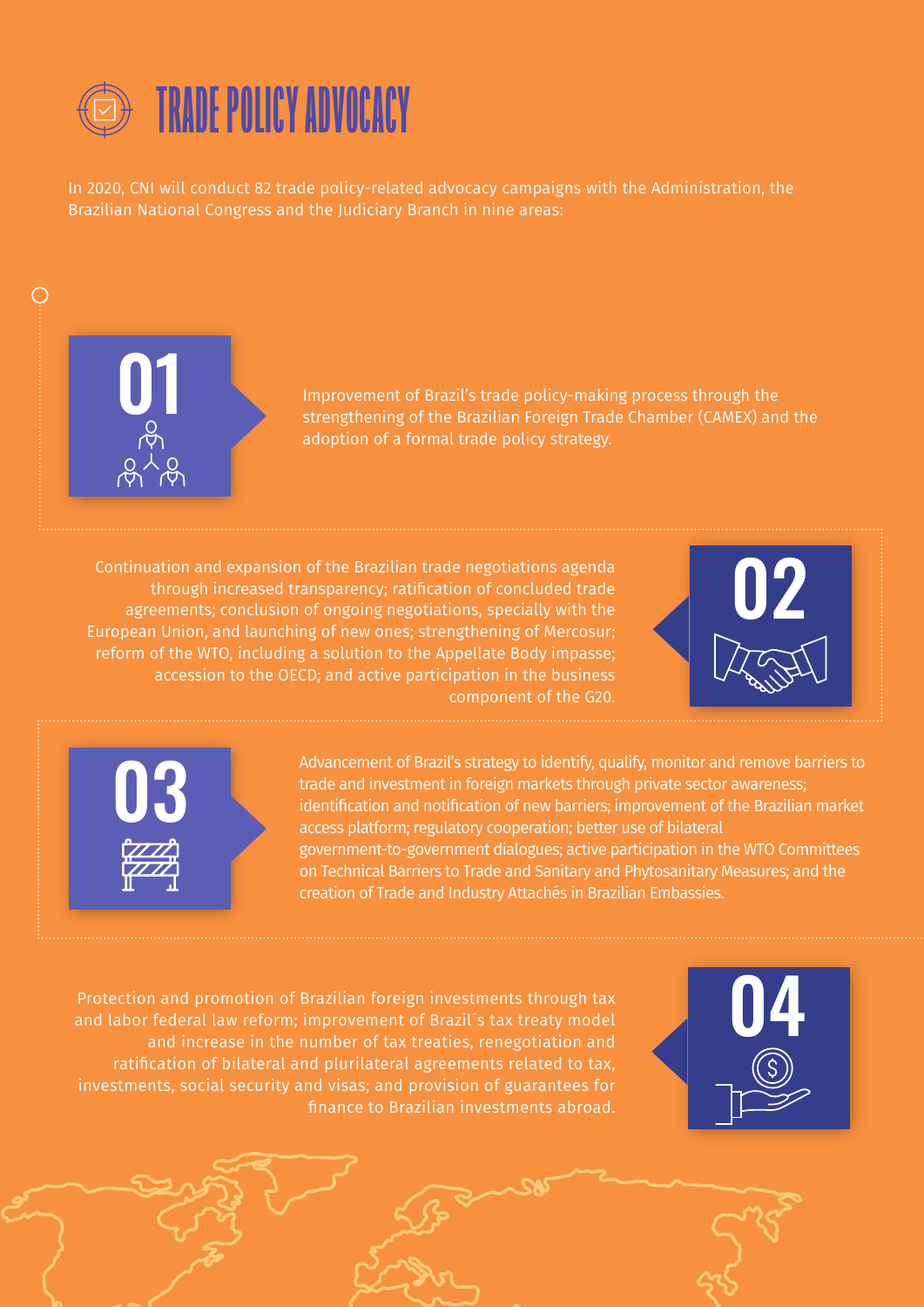05

Trade facilitation and risk management with the full implementation of the Single Window; negotiation of Authorized Economic Operator mutual recognition agreements; elimination of illegal and WTO-inconsistent duties and charges; full implementation of the WTO Agreement on Trade Facilitation; best regulatory practices; and an enabling e-commerce framework.

Improvement of trade-related infrastructure and logistics through the creation of Brazil's Maritime Transport Users Council; elimination of illegal duties and charges on port and airport-related services; withdrawal of cargo reservation agreements; negotiation of "Open Skies" agreements; and better integration of cargo and transit controls.





Pursuit of a tax-friendly environment for trade in goods and services through a Tax Reform that levels the playing field for Brazilian goods and services competing in the domestic and foreign markets; reform and maintenance of tax rebate, tax credit and tax suspension programs; and improvement of policy framework and regulation on *servicification* , services imports and exports, digital economy, and transfer pricing.

Maintenance and modernization of official credit support and trade finance programs through the improvement of Brazil's institutional framework; and Brazil's accession to the OECD Arrangement on Officially Supported Export Credits.





Fight unfair trade by improving and fully implementing trade remedies-related legislation and regulation; increasing legal certainty in trade remedies practices; monitoring of nonmarket status economies; and guaranteeing the functioning of WTO and Mercosur dispute settlement.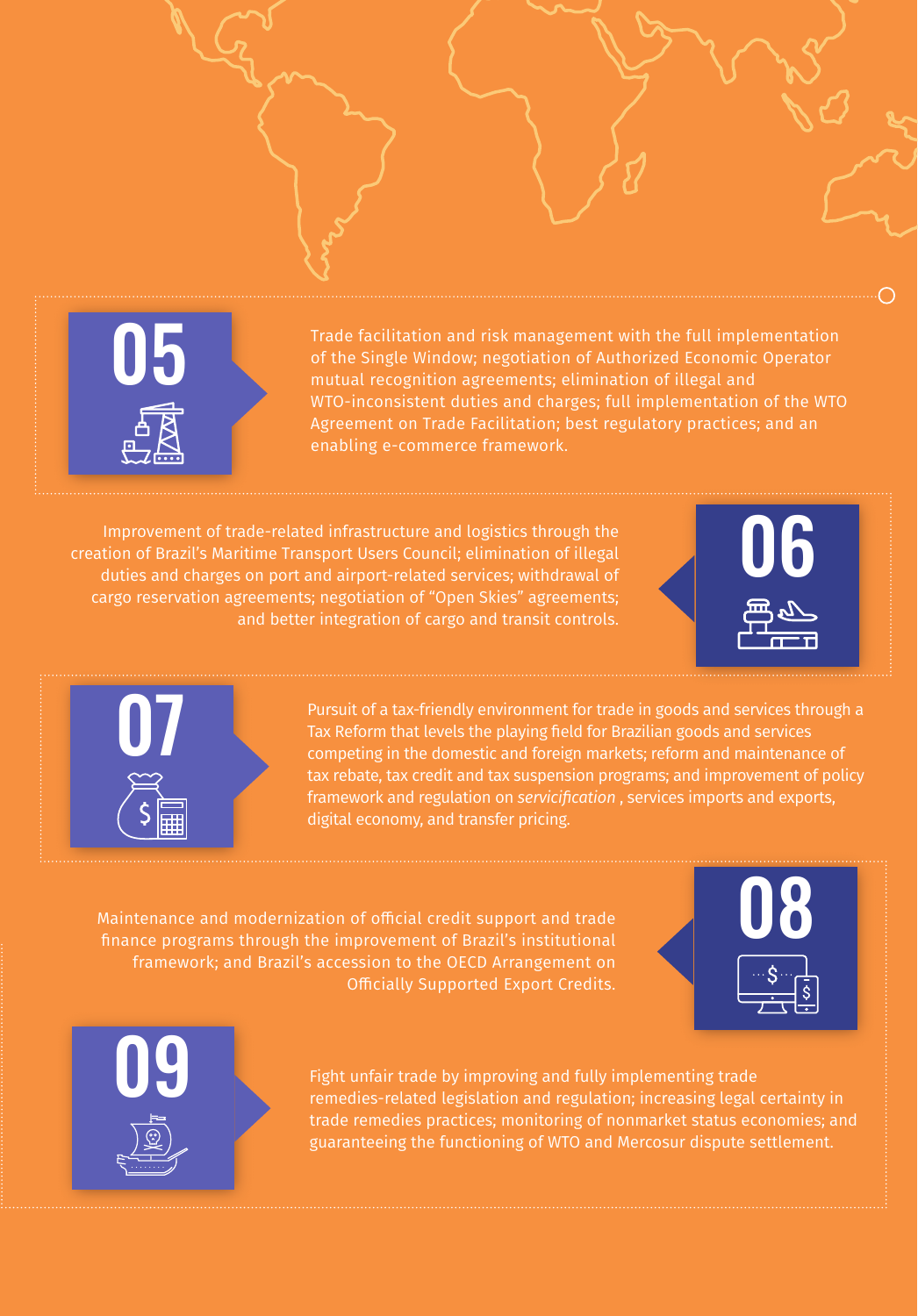

In 2021, CNI and its affiliated state-level Federations of Industries will pursue a strategy to offer more effective trade-related business solutions to companies of all sizes, sectors and regions based on three pillars:



Improvement of Brazil's federal government and private sector governance to provide efficient and effective trade-related services through the implementation of the *Global Route* methodology at the state level, including the Global Trade Hub platform and the National Program for the Export Culture; renewed partnerships between CNI and the Brazilian Trade and Investment Promotion Agency, Brazilian Micro and Small Business Support Service; new strategic and commercial partners; and reinforcing the International Business Network (Rede CIN) role of main executor of CNI's trade-related services.



Better regulation of government-delegated services, including Certificates of Origin, ATA Carnet and Certificates of Free Sale; and improvement of tax incentives for trade promotion activities.



Provision of services in five areas – certificates of origin, ATA Carnet, business training, market intelligence and trade promotion.



## STRATEGIC MARKETS

While CNI pursues its trade advocacy agenda, it will focus its efforts on the development of closer relations and an improved business environment with key markets for the Brazilian industry identified in the Confederation's Strategic Market Index.

The top 10 strategic markets for the Confederation in 2020 are, in the following order—United States, China, Germany, Japan, Argentina, United Kingdom, Mexico, South Korea, Canada and India. CNI will also focus its efforts on key trade blocks, including the European Union, Association of Southeast Asian Nations, Pacific Alliance Mercosur and BRICS.

The priorities for these markets include a range of bilateral and plurilateral agreements on trade facilitation and liberalization, investment, taxation, social security, intellectual property, visas; as well as the removal of barriers to Brazilian exports and investment.



## INTERNATIONAL COOPERATION

In 2021, the Brazilian National Service for Industrial Training, managed by CNI, will continue its international cooperation agenda with a view to increasing funding to international cooperation initiatives; improving access to Brazilian public and private sectors institutions to world-class technical, technology, and research and development centers; and supporting Brazilian multinational corporations through skills development.